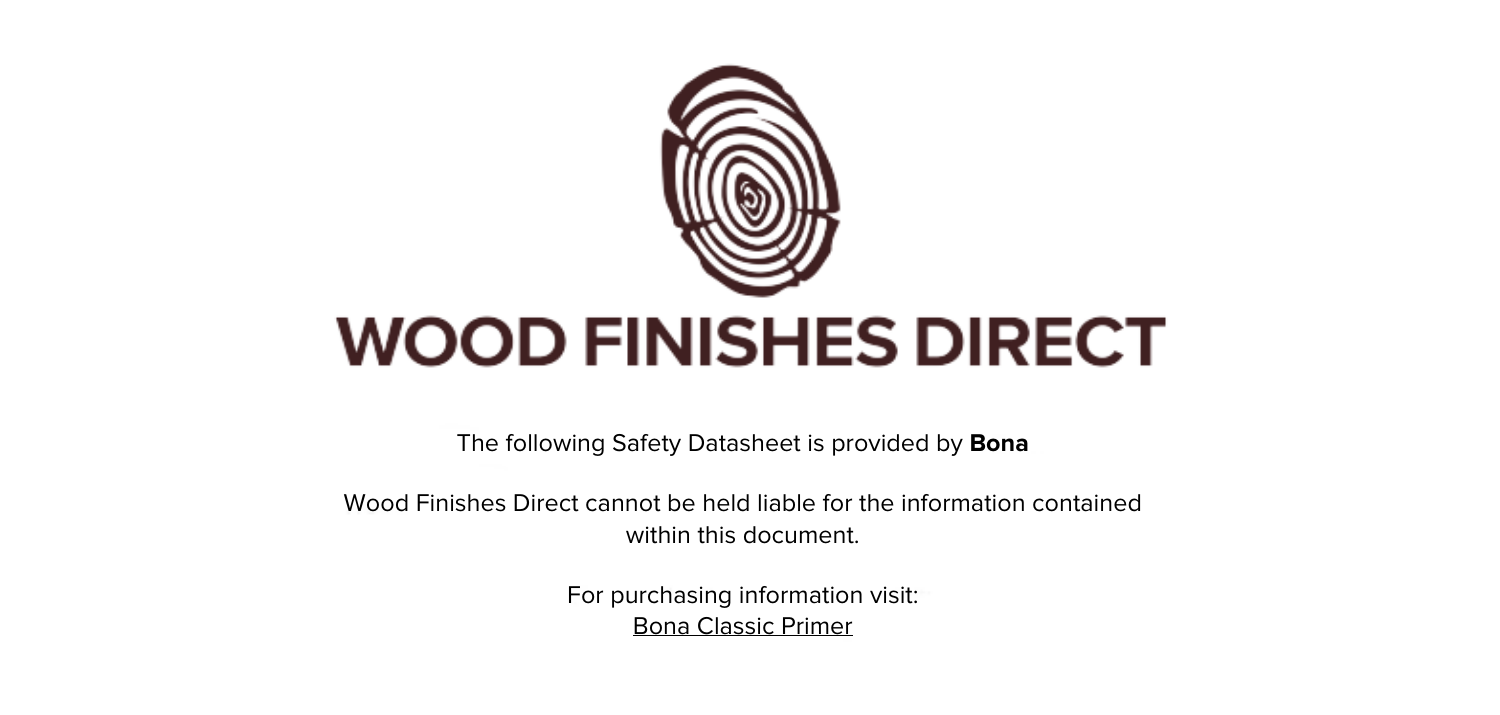# **SAFETY DATA SHEET**



**Bona Classic** 

# SECTION 1: Identification of the substance/mixture and of the company/ undertaking

| <b>1.1 Product identifier</b>                           |                                                                                                              |
|---------------------------------------------------------|--------------------------------------------------------------------------------------------------------------|
| <b>Product name</b>                                     | : Bona Classic                                                                                               |
| <b>Product code</b>                                     | : Not available.                                                                                             |
| <b>Product description</b>                              | : Waterborne finish for wooden floor                                                                         |
| <b>Product type</b>                                     | : Liquid.                                                                                                    |
|                                                         | 1.2 Relevant identified uses of the substance or mixture and uses advised against                            |
|                                                         | Not applicable.                                                                                              |
| 1.3 Details of the supplier<br>of the safety data sheet | $\therefore$ Bona AB<br>Box 210 74<br><b>SE-200 21 MALMÖ</b><br><b>SWEDEN</b><br>Tel. +46-(0)40-38 55 00     |
| e-mail address of person<br>responsible for this SDS    | : Environment@bona.com                                                                                       |
| <b>National contact</b>                                 | ÷.<br><b>Bona Limited</b><br>6 Thornton Chase, Linford Wood<br>Milton Keynes, MK14 6FD<br>Phone 01908 525150 |
| <b>Supplier</b>                                         |                                                                                                              |
| <b>Telephone number</b>                                 | : 46(0)40385500                                                                                              |
| <b>Hours of operation</b>                               | $:$ Office hours $8 - 16$ .                                                                                  |
| <b>Information limitations</b>                          | : Information in English only!                                                                               |

# **SECTION 2: Hazards identification**

### 2.1 Classification of the substance or mixture

**Product definition** : Mixture

Classification according to Regulation (EC) No. 1272/2008 [CLP/GHS]

Not classified.

The product is not classified as hazardous according to Regulation (EC) 1272/2008 as amended. **Classification according to Directive 1999/45/EC [DPD]** 

The product is not classified as dangerous according to Directive 1999/45/EC and its amendments.

**Classification** : Not classified.

See Section 16 for the full text of the R phrases or H statements declared above.

See Section 11 for more detailed information on health effects and symptoms.

| 2.2 Label elements              |                                                     |
|---------------------------------|-----------------------------------------------------|
| <b>Signal word</b>              | : No signal word.                                   |
| <b>Hazard statements</b>        | : No known significant effects or critical hazards. |
| <b>Precautionary statements</b> |                                                     |
| <b>Prevention</b>               | : Not applicable.                                   |
|                                 |                                                     |

**Date of issue/Date of revision** 

: 2/8/2016.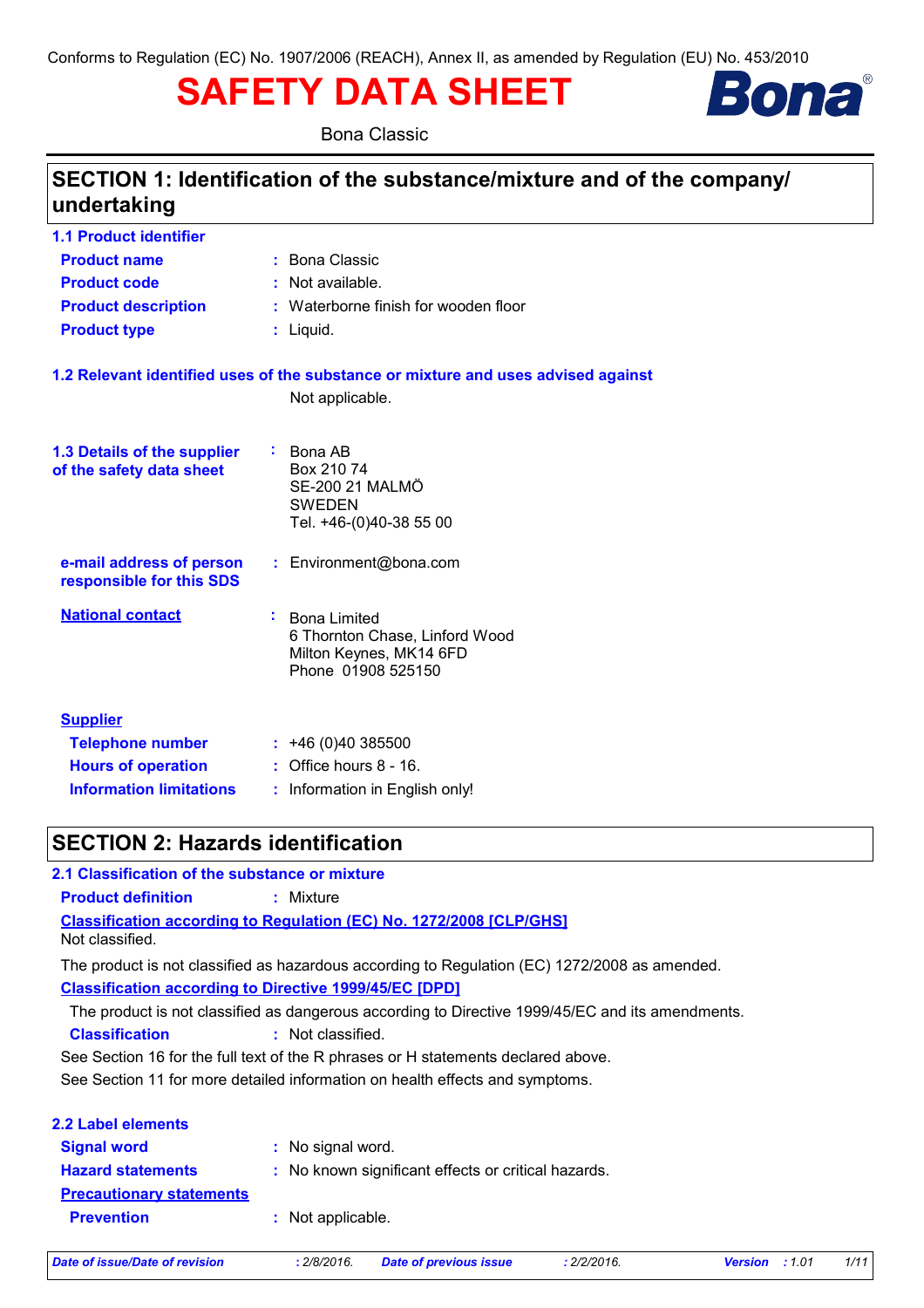### **SECTION 2: Hazards identification**

| <b>Response</b>                                                                                                                                                 | : Not applicable.                        |
|-----------------------------------------------------------------------------------------------------------------------------------------------------------------|------------------------------------------|
| <b>Storage</b>                                                                                                                                                  | : Not applicable.                        |
| <b>Disposal</b>                                                                                                                                                 | : Not applicable.                        |
| <b>Supplemental label</b><br>elements                                                                                                                           | : Safety data sheet available on request |
| <b>Annex XVII - Restrictions</b><br>on the manufacture,<br>placing on the market and<br>use of certain dangerous<br>substances, mixtures and<br><b>articles</b> | : Not applicable.                        |
| Special packaging requirements                                                                                                                                  |                                          |
| <b>Containers to be fitted</b><br>with child-resistant<br>fastenings                                                                                            | : Not applicable.                        |
| <b>Tactile warning of danger : Not applicable.</b>                                                                                                              |                                          |

### 2.3 Other hazards

Other hazards which do : None known. not result in classification

### **SECTION 3: Composition/information on ingredients**

|  | <b>3.2 Mixtures</b> |
|--|---------------------|
|  |                     |
|  |                     |

#### : Mixture

|                                                 |                                                       |               |                 | <b>Classification</b>                            |             |
|-------------------------------------------------|-------------------------------------------------------|---------------|-----------------|--------------------------------------------------|-------------|
| <b>Product/ingredient</b><br>name               | <b>Identifiers</b>                                    | $\frac{9}{6}$ | 67/548/EEC      | <b>Regulation (EC)</b><br>No. 1272/2008<br>[CLP] | <b>Type</b> |
| $(2$ -methoxymethylethoxy) REACH #:<br>propanol | 01-2119450011-60<br>EC: 252-104-2<br> CAS: 34590-94-8 | $\geq 1 - 3$  | Not classified. | Not classified.                                  | [2]         |

There are no additional ingredients present which, within the current knowledge of the supplier and in the concentrations applicable, are classified as hazardous to health or the environment, are PBTs, vPvBs or Substances of equivalent concern, or have been assigned a workplace exposure limit and hence require reporting in this section.

**Type** 

[1] Substance classified with a health or environmental hazard

[2] Substance with a workplace exposure limit

[3] Substance meets the criteria for PBT according to Regulation (EC) No. 1907/2006, Annex XIII

[4] Substance meets the criteria for vPvB according to Regulation (EC) No. 1907/2006, Annex XIII

[5] Substance of equivalent concern

Occupational exposure limits, if available, are listed in Section 8.

# **SECTION 4: First aid measures**

### 4.1 Description of first aid measures

| <b>General</b>     | : In all cases of doubt, or when symptoms persist, seek medical attention. Never give<br>anything by mouth to an unconscious person. If unconscious, place in recovery<br>position and seek medical advice. |
|--------------------|-------------------------------------------------------------------------------------------------------------------------------------------------------------------------------------------------------------|
| <b>Eye contact</b> | : Check for and remove any contact lenses. Immediately flush eyes with running<br>water for at least 15 minutes, keeping eyelids open. Seek immediate medical<br>attention.                                 |
| <b>Inhalation</b>  | : Remove to fresh air. Keep person warm and at rest. If not breathing, if breathing is<br>irregular or if respiratory arrest occurs, provide artificial respiration or oxygen by<br>trained personnel.      |

**Date of issue/Date of revision**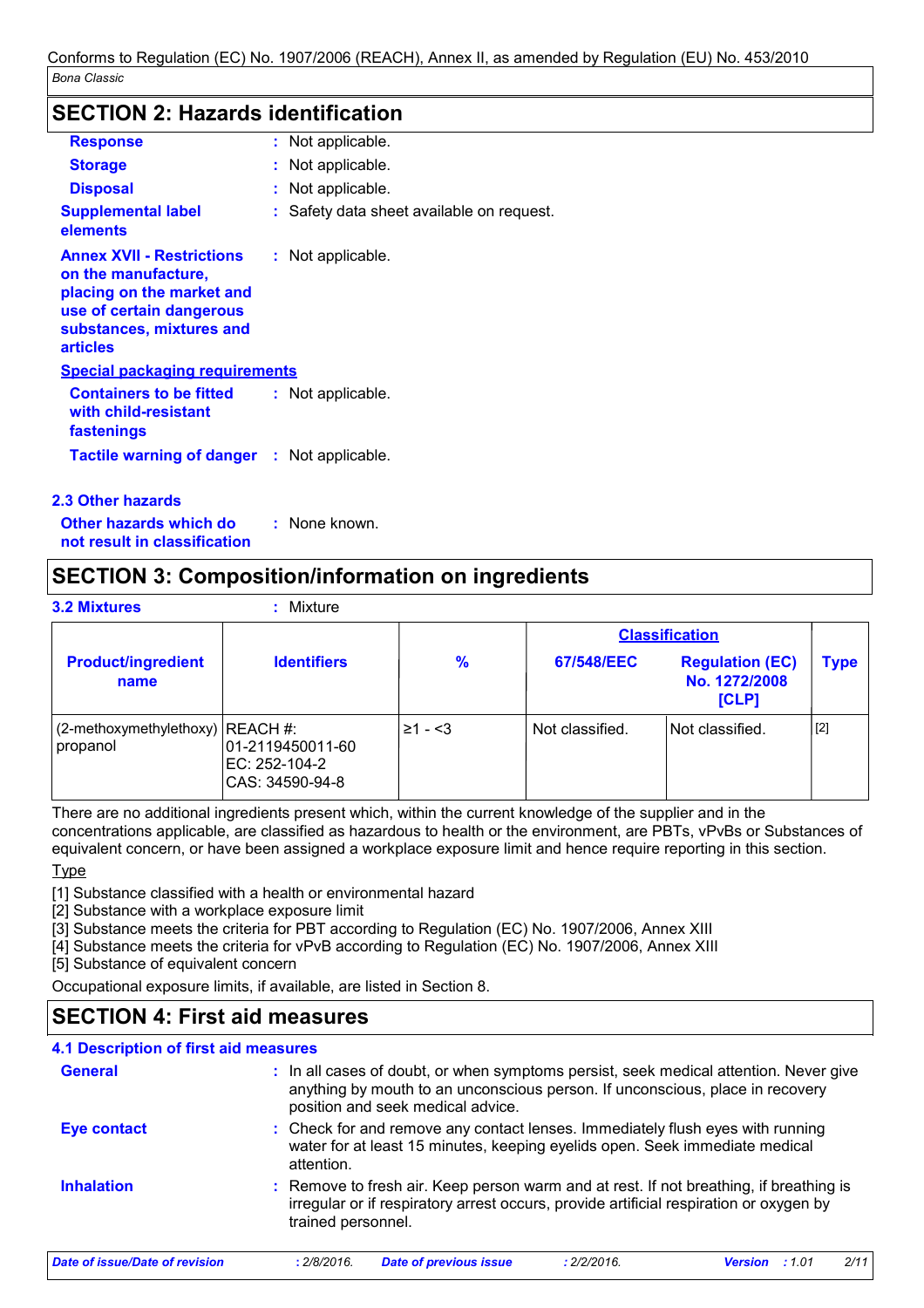### **SECTION 4: First aid measures**

| <b>Skin contact</b>               | : Remove contaminated clothing and shoes. Wash skin thoroughly with soap and<br>water or use recognised skin cleanser. Do NOT use solvents or thinners. |
|-----------------------------------|---------------------------------------------------------------------------------------------------------------------------------------------------------|
| <b>Ingestion</b>                  | : If swallowed, seek medical advice immediately and show the container or label.<br>Keep person warm and at rest. Do NOT induce vomiting.               |
| <b>Protection of first-aiders</b> | : No action shall be taken involving any personal risk or without suitable training.                                                                    |

### 4.2 Most important symptoms and effects, both acute and delayed

There are no data available on the mixture itself. The mixture is not classified as dangerous according to Directive 1999/45/EC and its amendments.

Repeated or prolonged contact with the mixture may cause removal of natural fat from the skin, resulting in nonallergic contact dermatitis and absorption through the skin.

If splashed in the eyes, the liquid may cause irritation and reversible damage.

This takes into account, where known, delayed and immediate effects and also chronic effects of components from short-term and long-term exposure by oral, inhalation and dermal routes of exposure and eye contact.

#### 4.3 Indication of any immediate medical attention and special treatment needed

| <b>Notes to physician</b>  | : Treat symptomatically. Contact poison treatment specialist immediately if large<br>quantities have been ingested or inhaled. |
|----------------------------|--------------------------------------------------------------------------------------------------------------------------------|
| <b>Specific treatments</b> | : No specific treatment.                                                                                                       |

See toxicological information (Section 11)

### **SECTION 5: Firefighting measures**

| 5.1 Extinguishing media                                   |                                                                                                                              |
|-----------------------------------------------------------|------------------------------------------------------------------------------------------------------------------------------|
| <b>Suitable extinguishing</b><br>media                    | : Recommended: alcohol-resistant foam, $CO2$ , powders, water spray.                                                         |
| <b>Unsuitable extinguishing</b><br>media                  | : Do not use water jet.                                                                                                      |
| 5.2 Special hazards arising from the substance or mixture |                                                                                                                              |
| <b>Hazards from the</b><br>substance or mixture           | : Fire will produce dense black smoke. Exposure to decomposition products may<br>cause a health hazard.                      |
| <b>Hazardous thermal</b><br>decomposition products        | : Decomposition products may include the following materials: carbon monoxide,<br>carbon dioxide, smoke, oxides of nitrogen. |
| <b>5.3 Advice for firefighters</b>                        |                                                                                                                              |
| <b>Special protective actions</b><br>for fire-fighters    | : Cool closed containers exposed to fire with water. Do not release runoff from fire to<br>drains or watercourses.           |
| <b>Special protective</b>                                 | : Appropriate breathing apparatus may be required.                                                                           |

equipment for fire-fighters

### **SECTION 6: Accidental release measures**

| 6.1 Personal precautions, protective equipment and emergency procedures |              |                                                                                                                                                                                                                   |             |                       |     |
|-------------------------------------------------------------------------|--------------|-------------------------------------------------------------------------------------------------------------------------------------------------------------------------------------------------------------------|-------------|-----------------------|-----|
| For non-emergency<br>personnel                                          | and $8.$     | : Avoid breathing vapour or mist. Refer to protective measures listed in sections 7                                                                                                                               |             |                       |     |
| For emergency responders                                                |              | : If specialised clothing is required to deal with the spillage, take note of any<br>information in Section 8 on suitable and unsuitable materials. See also the<br>information in "For non-emergency personnel". |             |                       |     |
| <b>6.2 Environmental</b><br>precautions                                 | regulations. | : Do not allow to enter drains or watercourses. If the product contaminates lakes,<br>rivers, or sewers, inform the appropriate authorities in accordance with local                                              |             |                       |     |
| Date of issue/Date of revision                                          | : 2/8/2016.  | <b>Date of previous issue</b>                                                                                                                                                                                     | : 2/2/2016. | <b>Version</b> : 1.01 | 3/1 |
|                                                                         |              |                                                                                                                                                                                                                   |             |                       |     |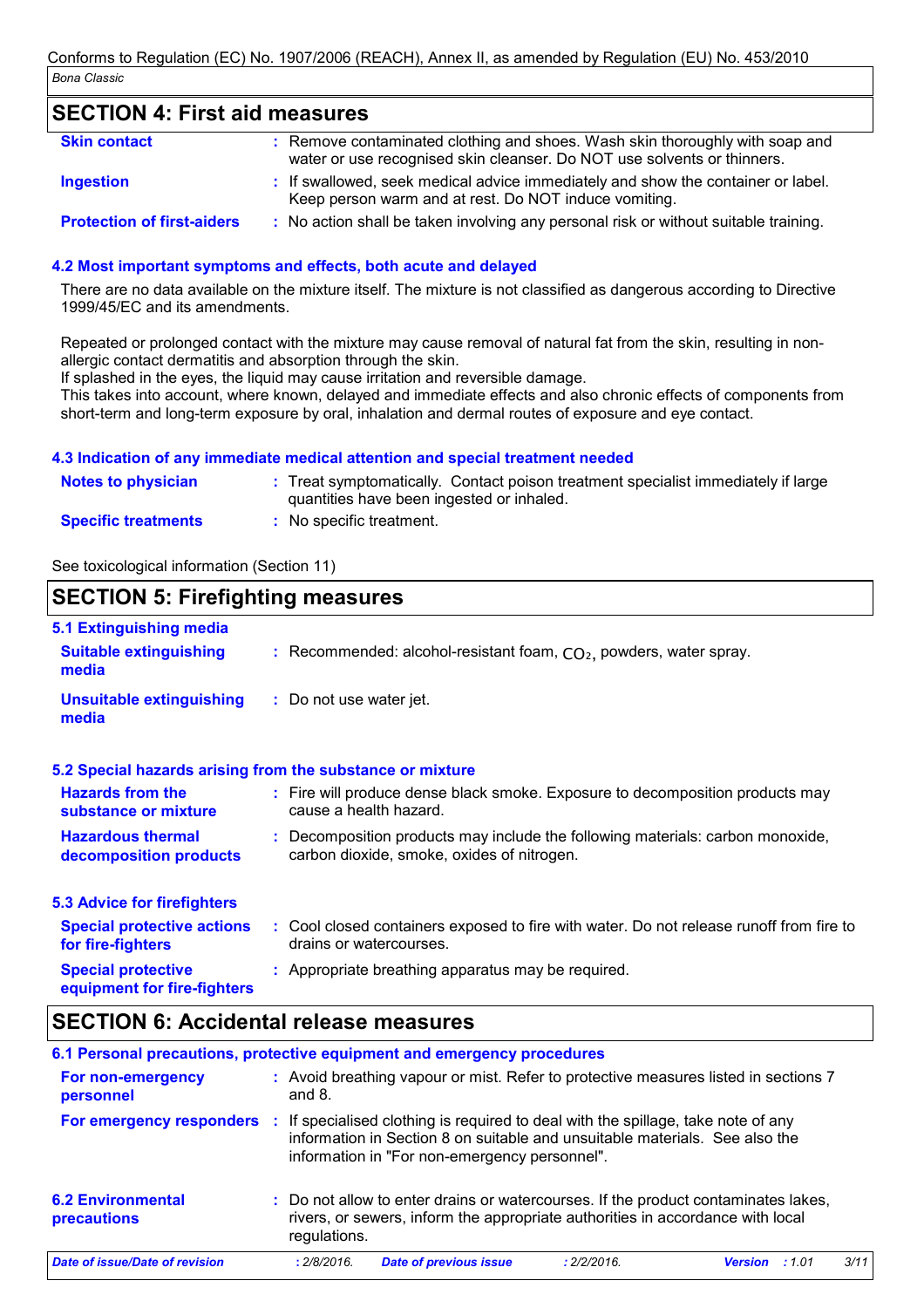# **SECTION 6: Accidental release measures**

| 6.3 Methods and material<br>for containment and<br>cleaning up | : Contain and collect spillage with non-combustible, absorbent material e.g. sand,<br>earth, vermiculite or diatomaceous earth and place in container for disposal<br>according to local regulations (see Section 13). Preferably clean with a detergent.<br>Avoid using solvents. |
|----------------------------------------------------------------|------------------------------------------------------------------------------------------------------------------------------------------------------------------------------------------------------------------------------------------------------------------------------------|
| <b>6.4 Reference to other</b><br><b>sections</b>               | : See Section 1 for emergency contact information.<br>See Section 8 for information on appropriate personal protective equipment.<br>See Section 13 for additional waste treatment information.                                                                                    |

# **SECTION 7: Handling and storage**

The information in this section contains generic advice and quidance. The list of Identified Uses in Section 1 should be consulted for any available use-specific information provided in the Exposure Scenario(s).

**7.1 Precautions for safe** : Avoid contact with skin and eves. Avoid inhalation of vapour, spray or mist. handling Eating, drinking and smoking should be prohibited in areas where this material is handled, stored and processed. Put on appropriate personal protective equipment (see Section 8). Never use pressure to empty. Container is not a pressure vessel. Always keep in containers made from the same material as the original one. Comply with the health and safety at work laws. Do not allow to enter drains or watercourses.

### 7.2 Conditions for safe storage, including any incompatibilities

Store in accordance with local regulations.

#### Notes on joint storage

Keep away from: oxidising agents, strong alkalis, strong acids.

#### Additional information on storage conditions

Observe label precautions. Store in a dry, cool and well-ventilated area. Keep away from heat and direct sunlight. Keep container tightly closed.

No smoking. Prevent unauthorised access. Containers that have been opened must be carefully resealed and kept upright to prevent leakage.

### 7.3 Specific end use(s)

**Recommendations** : Not available. **Industrial sector specific** : Not available. **solutions** 

# **SECTION 8: Exposure controls/personal protection**

The information in this section contains generic advice and quidance. Information is provided based on typical anticipated uses of the product. Additional measures might be required for bulk handling or other uses that could significantly increase worker exposure or environmental releases.

### **8.1 Control parameters**

**Occupational exposure limits** 

| <b>Product/ingredient name</b>                   | <b>Exposure limit values</b>                                                                                                                                                                                                                                                                                                                                                                                                                                                                                                                                                                        |  |  |  |
|--------------------------------------------------|-----------------------------------------------------------------------------------------------------------------------------------------------------------------------------------------------------------------------------------------------------------------------------------------------------------------------------------------------------------------------------------------------------------------------------------------------------------------------------------------------------------------------------------------------------------------------------------------------------|--|--|--|
| (2-methoxymethylethoxy)propanol                  | EH40/2005 WELs (United Kingdom (UK), 12/2011). Absorbed<br>through skin.<br>TWA: 308 mg/m <sup>3</sup> 8 hours.<br>TWA: 50 ppm 8 hours.                                                                                                                                                                                                                                                                                                                                                                                                                                                             |  |  |  |
| <b>Recommended monitoring</b><br>÷<br>procedures | If this product contains ingredients with exposure limits, personal, workplace<br>atmosphere or biological monitoring may be required to determine the effectiveness<br>of the ventilation or other control measures and/or the necessity to use respiratory<br>protective equipment. Reference should be made to monitoring standards, such as<br>the following: European Standard EN 689 (Workplace atmospheres - Guidance for<br>the assessment of exposure by inhalation to chemical agents for comparison with<br>limit values and measurement strategy) European Standard EN 14042 (Workplace |  |  |  |
| Mada afilmana (Mada afilminiaia)<br>0.000000     | 0.000000<br>$\frac{1}{2}$<br>Bata af annulaus issus -                                                                                                                                                                                                                                                                                                                                                                                                                                                                                                                                               |  |  |  |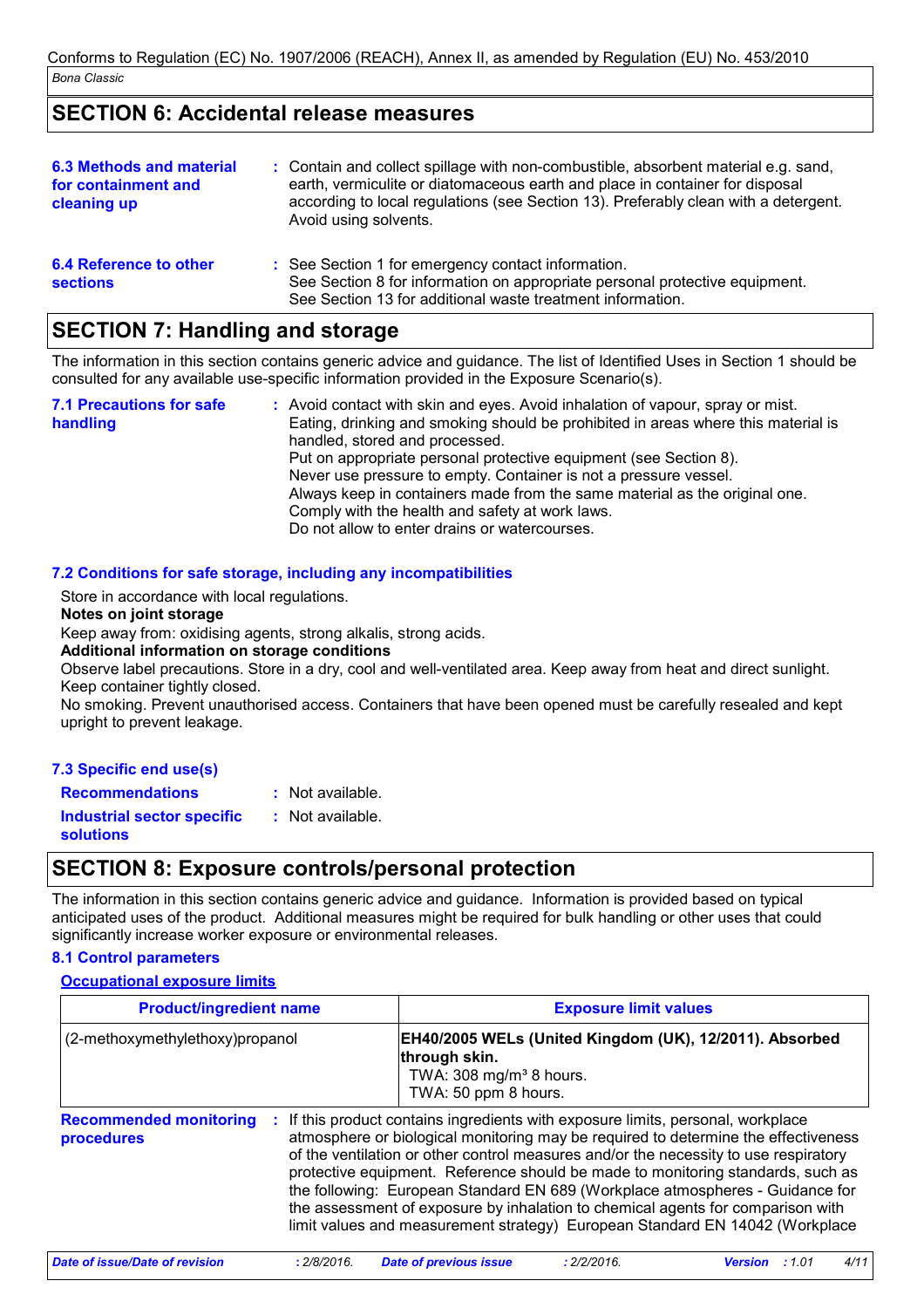# $|\mathsf{SECTION\ 8}\colon \mathsf{Exposure\ controls/personal\ protection}$

|                                                            | atmospheres - Guide for the application and use of procedures for the assessment<br>of exposure to chemical and biological agents) European Standard EN 482<br>(Workplace atmospheres - General requirements for the performance of procedures<br>for the measurement of chemical agents) Reference to national guidance<br>documents for methods for the determination of hazardous substances will also be<br>required. |
|------------------------------------------------------------|---------------------------------------------------------------------------------------------------------------------------------------------------------------------------------------------------------------------------------------------------------------------------------------------------------------------------------------------------------------------------------------------------------------------------|
| <b>DNELS/DMELS</b>                                         |                                                                                                                                                                                                                                                                                                                                                                                                                           |
| No DNELs/DMELs available.                                  |                                                                                                                                                                                                                                                                                                                                                                                                                           |
| <b>PNECs</b>                                               |                                                                                                                                                                                                                                                                                                                                                                                                                           |
| No PNECs available                                         |                                                                                                                                                                                                                                                                                                                                                                                                                           |
| <b>8.2 Exposure controls</b>                               |                                                                                                                                                                                                                                                                                                                                                                                                                           |
| <b>Appropriate engineering</b><br>controls                 | : Provide adequate ventilation. Where reasonably practicable, this should be<br>achieved by the use of local exhaust ventilation and good general extraction. If<br>these are not sufficient to maintain concentrations of particulates and solvent<br>vapours below the OEL, suitable respiratory protection must be worn.                                                                                               |
| <b>Individual protection measures</b>                      |                                                                                                                                                                                                                                                                                                                                                                                                                           |
| <b>Hygiene measures</b>                                    | : Wash hands, forearms and face thoroughly after handling chemical products, before<br>eating, smoking and using the lavatory and at the end of the working period.<br>Appropriate techniques should be used to remove potentially contaminated clothing.<br>Wash contaminated clothing before reusing. Ensure that eyewash stations and<br>safety showers are close to the workstation location.                         |
| <b>Eye/face protection</b>                                 | : Use safety eyewear designed to protect against splash of liquids.                                                                                                                                                                                                                                                                                                                                                       |
| <b>Skin protection</b>                                     |                                                                                                                                                                                                                                                                                                                                                                                                                           |
| <b>Hand protection</b>                                     |                                                                                                                                                                                                                                                                                                                                                                                                                           |
| combination of chemicals.<br>replacement must be followed. | There is no one glove material or combination of materials that will give unlimited resistance to any individual or<br>The breakthrough time must be greater than the end use time of the product.<br>The instructions and information provided by the glove manufacturer on use, storage, maintenance and<br>Gloves should be replaced regularly and if there is any sign of damage to the glove material.               |
|                                                            | Always ensure that gloves are free from defects and that they are stored and used correctly.<br>The performance or effectiveness of the glove may be reduced by physical/chemical damage and poor                                                                                                                                                                                                                         |
| maintenance.<br>occurred.                                  | Barrier creams may help to protect the exposed areas of the skin but should not be applied once exposure has                                                                                                                                                                                                                                                                                                              |
| <b>Gloves</b>                                              | : For prolonged or repeated handling, use the following type of gloves:                                                                                                                                                                                                                                                                                                                                                   |
|                                                            | Recommended: nitrile rubber                                                                                                                                                                                                                                                                                                                                                                                               |
|                                                            | The recommendation for the type or types of glove to use when handling this<br>product is based on information from the following source:                                                                                                                                                                                                                                                                                 |
|                                                            | The user must check that the final choice of type of glove selected for handling this<br>product is the most appropriate and takes into account the particular conditions of<br>use, as included in the user's risk assessment.                                                                                                                                                                                           |
| <b>Body protection</b>                                     | : Personnel should wear antistatic clothing made of natural fibres or of high-<br>temperature-resistant synthetic fibres.                                                                                                                                                                                                                                                                                                 |
| <b>Other skin protection</b>                               | : Appropriate footwear and any additional skin protection measures should be<br>selected based on the task being performed and the risks involved and should be<br>approved by a specialist before handling this product.                                                                                                                                                                                                 |
|                                                            |                                                                                                                                                                                                                                                                                                                                                                                                                           |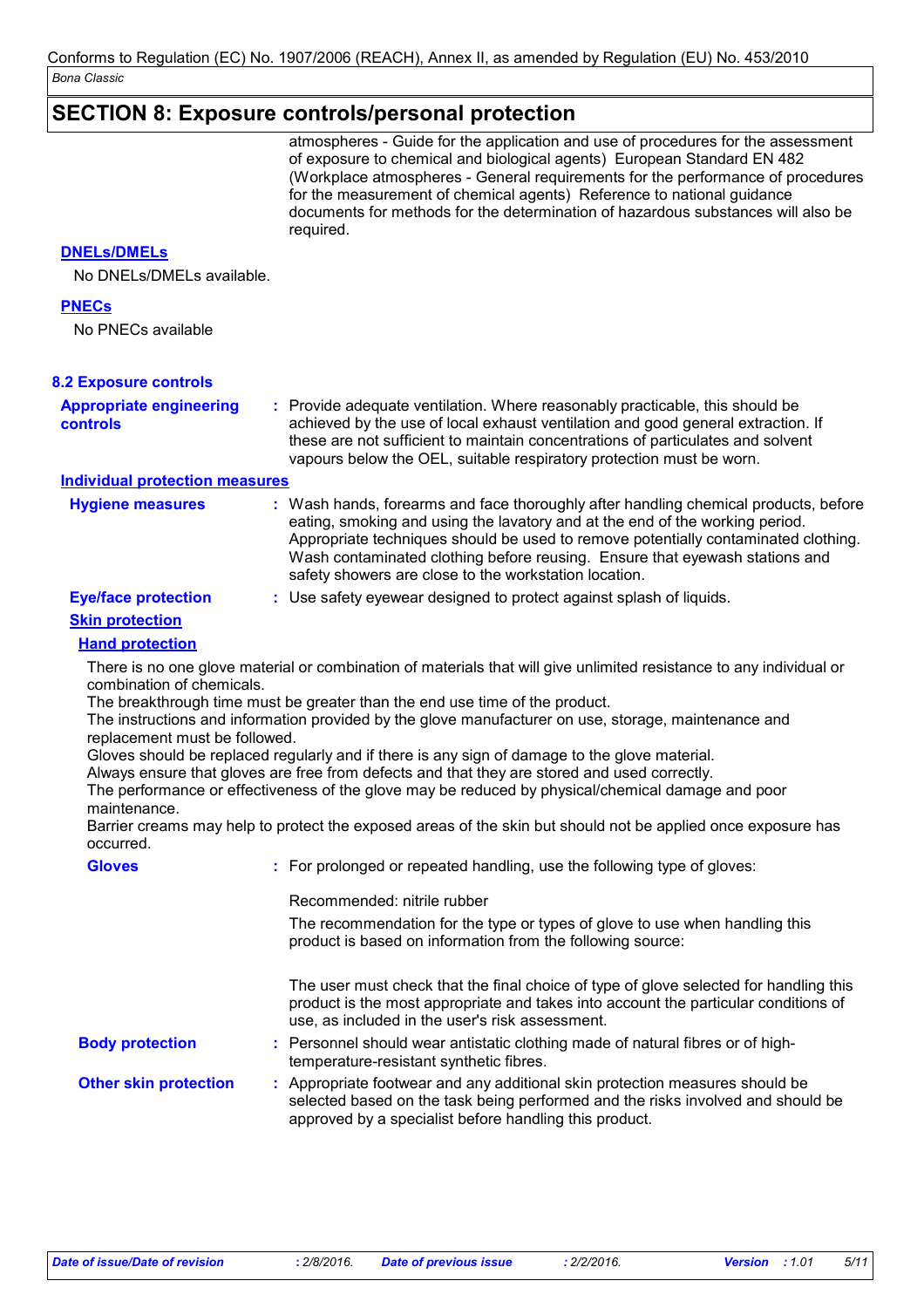# SECTION 8: Exposure controls/personal protection

| <b>Respiratory protection</b>                    | : If workers are exposed to concentrations above the exposure limit, they must use<br>appropriate, certified respirators.                                                                                                                                                                                             |
|--------------------------------------------------|-----------------------------------------------------------------------------------------------------------------------------------------------------------------------------------------------------------------------------------------------------------------------------------------------------------------------|
|                                                  | Dry sanding, flame cutting and/or welding of the dry paint film will give rise to dust<br>and/or hazardous fumes. Wet sanding/flatting should be used wherever possible. If<br>exposure cannot be avoided by the provision of local exhaust ventilation, suitable<br>respiratory protective equipment should be used. |
| <b>Environmental exposure</b><br><b>controls</b> | : Do not allow to enter drains or watercourses.                                                                                                                                                                                                                                                                       |

# **SECTION 9: Physical and chemical properties**

| 9.1 Information on basic physical and chemical properties |    |                                                                 |
|-----------------------------------------------------------|----|-----------------------------------------------------------------|
| <b>Appearance</b>                                         |    |                                                                 |
| <b>Physical state</b>                                     |    | $:$ Liquid.                                                     |
| <b>Colour</b>                                             |    | : White.                                                        |
| <b>Odour</b>                                              |    | : Not available.                                                |
| <b>Odour threshold</b>                                    |    | : Not applicable.                                               |
| pH                                                        |    | : 8                                                             |
| <b>Melting point/freezing point</b>                       |    | $:$ Not available.                                              |
| <b>Initial boiling point and</b><br>boiling range         |    | $:$ Not available.                                              |
| <b>Flash point</b>                                        |    | : Closed cup: >100°C [Product does not sustain combustion.]     |
| <b>Evaporation rate</b>                                   |    | : Not available.                                                |
| <b>Flammability (solid, gas)</b>                          |    | : Not applicable.                                               |
| <b>Upper/lower flammability or</b><br>explosive limits    |    | : Not applicable.                                               |
| <b>Vapour pressure</b>                                    |    | $:$ Not available.                                              |
| <b>Vapour density</b>                                     |    | : Not available.                                                |
| <b>Relative density</b>                                   | ÷. | 1.03                                                            |
| <b>Solubility(ies)</b>                                    |    | : Soluble in the following materials: cold water and hot water. |
| <b>Partition coefficient: n-octanol/:</b><br>water        |    | Not applicable.                                                 |
| <b>Auto-ignition temperature</b>                          |    | : Not available.                                                |
| <b>Decomposition temperature</b>                          |    | : Not applicable.                                               |
| <b>Viscosity</b>                                          |    | $:$ Not available.                                              |
| <b>Explosive properties</b>                               |    | : Not available.                                                |
| <b>Oxidising properties</b>                               |    | : Not available.                                                |

### 9.2 Other information

No additional information.

| <b>SECTION 10: Stability and reactivity</b>       |                                                                                                |  |  |  |
|---------------------------------------------------|------------------------------------------------------------------------------------------------|--|--|--|
| <b>10.1 Reactivity</b>                            | : No specific test data related to reactivity available for this product or its ingredients.   |  |  |  |
| <b>10.2 Chemical stability</b>                    | : Stable under recommended storage and handling conditions (see Section 7).                    |  |  |  |
| <b>10.3 Possibility of</b><br>hazardous reactions | : Under normal conditions of storage and use, hazardous reactions will not occur.              |  |  |  |
| <b>10.4 Conditions to avoid</b>                   | : When exposed to high temperatures may produce hazardous decomposition<br>products.           |  |  |  |
| <b>Date of issue/Date of revision</b>             | 6/11<br>: 2/8/2016.<br><b>Date of previous issue</b><br>: 2/2/2016.<br><b>Version</b><br>:1.01 |  |  |  |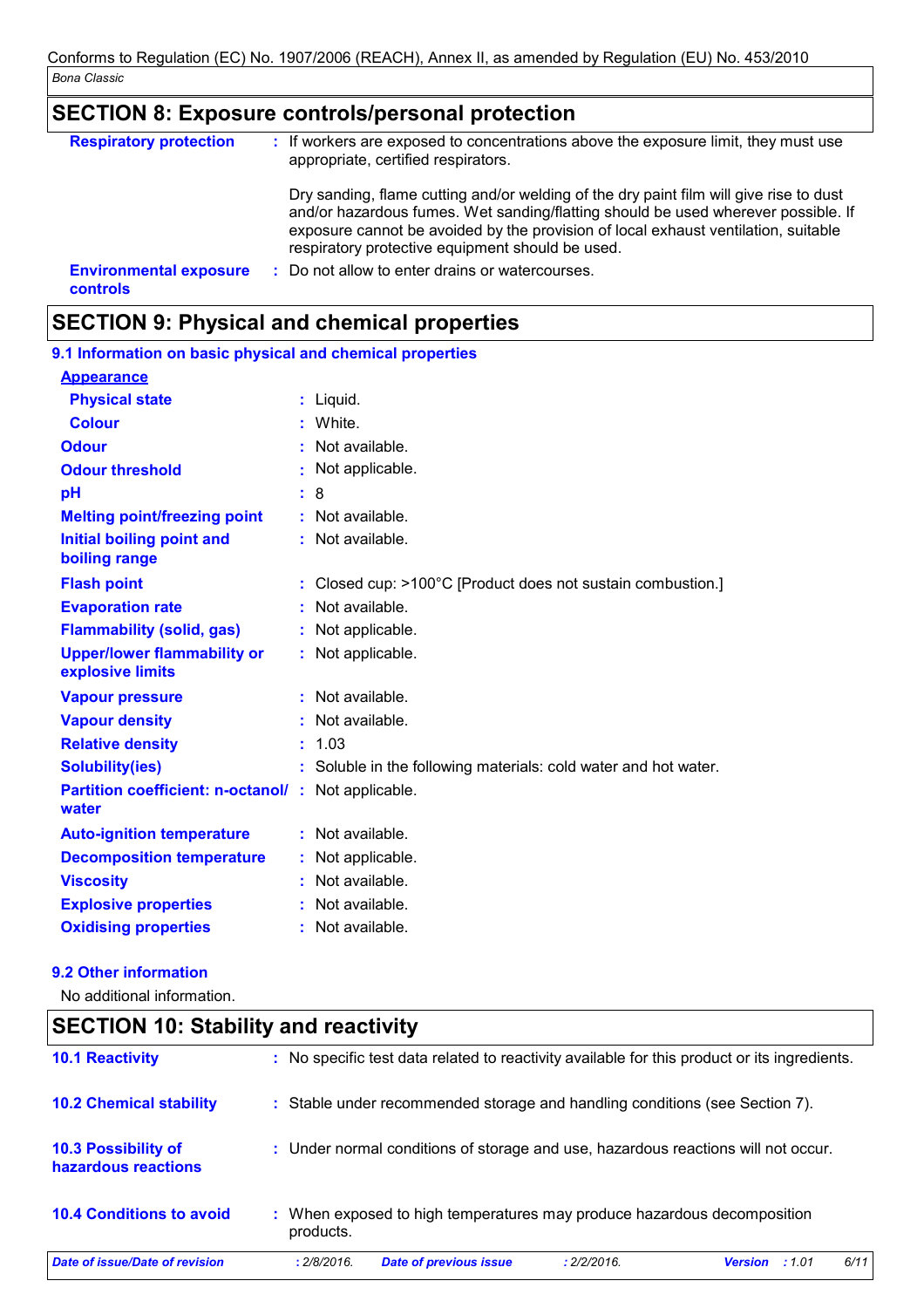# **SECTION 10: Stability and reactivity**

| <b>10.5 Incompatible materials</b>              | ÷. | Keep away from the following materials to prevent strong exothermic reactions:<br>oxidising agents, strong alkalis, strong acids. |
|-------------------------------------------------|----|-----------------------------------------------------------------------------------------------------------------------------------|
| <b>10.6 Hazardous</b><br>decomposition products |    | : Under normal conditions of storage and use, hazardous decomposition products<br>should not be produced.                         |

# **SECTION 11: Toxicological information**

#### 11.1 Information on toxicological effects

There are no data available on the mixture itself. The mixture is not classified as dangerous according to Directive 1999/45/EC and its amendments.

Repeated or prolonged contact with the mixture may cause removal of natural fat from the skin, resulting in nonallergic contact dermatitis and absorption through the skin.

If splashed in the eyes, the liquid may cause irritation and reversible damage.

: Not available.

This takes into account, where known, delayed and immediate effects and also chronic effects of components from short-term and long-term exposure by oral, inhalation and dermal routes of exposure and eve contact.

### **Acute toxicity**

| <b>Product/ingredient name</b>         | <b>Result</b> | <b>Species</b> | <b>Dose</b> | <b>Exposure</b> |
|----------------------------------------|---------------|----------------|-------------|-----------------|
| $(2$ -methoxymethylethoxy)<br>propanol | ILD50 Dermal  | Rabbit         | 9500 mg/kg  |                 |
|                                        | LD50 Oral     | Rat            | 5130 mg/kg  |                 |

### **Conclusion/Summary Acute toxicity estimates**

Not available.

### **Irritation/Corrosion**

| <b>Product/ingredient name</b>                            | <b>Result</b>        | <b>Species</b> | <b>Score</b>             | <b>Exposure</b>            | <b>Observation</b>       |
|-----------------------------------------------------------|----------------------|----------------|--------------------------|----------------------------|--------------------------|
| (2-methoxymethylethoxy)<br>propanol                       | Eyes - Mild irritant | Human          | $\frac{1}{2}$            | 8 milligrams               |                          |
|                                                           | Eyes - Mild irritant | Rabbit         | $\overline{\phantom{a}}$ | 24 hours 500<br>milligrams |                          |
|                                                           | Skin - Mild irritant | Rabbit         | $\overline{\phantom{a}}$ | 500<br>milligrams          | $\overline{\phantom{0}}$ |
| <b>Conclusion/Summary</b>                                 | $:$ Not available.   |                |                          |                            |                          |
| <b>Sensitisation</b>                                      |                      |                |                          |                            |                          |
| <b>Conclusion/Summary</b>                                 | $:$ Not available.   |                |                          |                            |                          |
| <b>Mutagenicity</b>                                       |                      |                |                          |                            |                          |
| <b>Conclusion/Summary</b>                                 | : Not available.     |                |                          |                            |                          |
| <b>Carcinogenicity</b>                                    |                      |                |                          |                            |                          |
| <b>Conclusion/Summary</b>                                 | $:$ Not available.   |                |                          |                            |                          |
| <b>Reproductive toxicity</b>                              |                      |                |                          |                            |                          |
| <b>Conclusion/Summary</b>                                 | : Not available.     |                |                          |                            |                          |
| <b>Teratogenicity</b>                                     |                      |                |                          |                            |                          |
| <b>Conclusion/Summary</b>                                 | : Not available.     |                |                          |                            |                          |
| Specific target organ toxicity (single exposure)          |                      |                |                          |                            |                          |
| Not available.                                            |                      |                |                          |                            |                          |
| <b>Specific target organ toxicity (repeated exposure)</b> |                      |                |                          |                            |                          |
| Not available.                                            |                      |                |                          |                            |                          |
| <b>Aspiration hazard</b>                                  |                      |                |                          |                            |                          |
| Not available.                                            |                      |                |                          |                            |                          |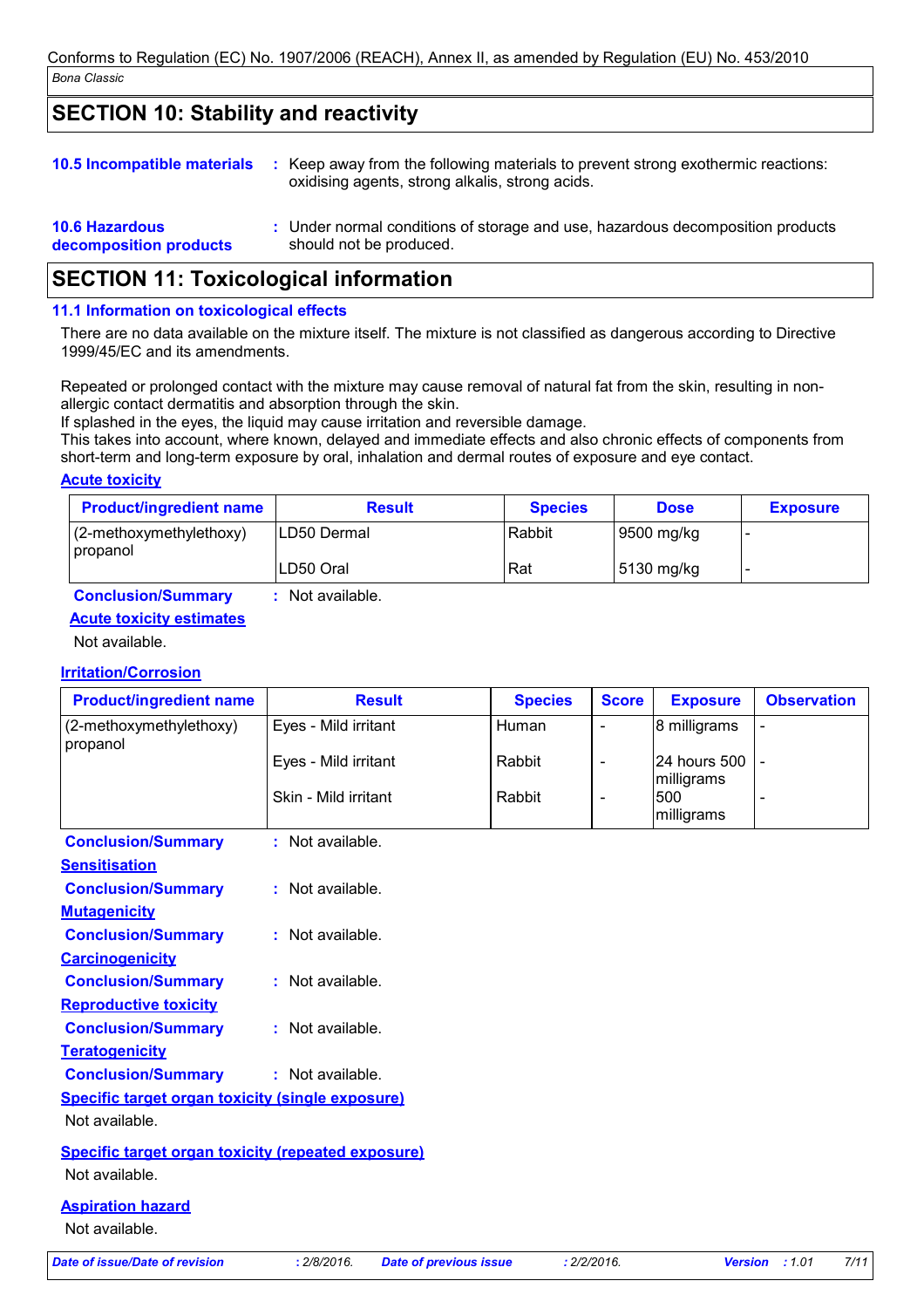# **SECTION 11: Toxicological information**

#### **Other information**

: Not available.

### **SECTION 12: Ecological information**

#### **12.1 Toxicity**

There are no data available on the mixture itself. Do not allow to enter drains or watercourses.

The mixture has been assessed following the conventional method of the Dangerous Preparations Directive 1999/45/EC and is not classified as dangerous for the environment.

| <b>Product/ingredient name</b>        | <b>Result</b>                                  | <b>Species</b> | <b>Exposure</b>        |
|---------------------------------------|------------------------------------------------|----------------|------------------------|
| $(2-methoxymethylethoxy)$<br>propanol | Acute EC50 1919 mg/l                           | Daphnia        | I48 hours              |
|                                       | Acute LC50 >969 mg/l<br>Acute LC50 >10000 mg/l | Algae<br>Fish  | 196 hours<br>I96 hours |
| <b>Conclusion/Summary</b>             | Not available.                                 |                |                        |

**Conclusion/Summary** 

### 12.2 Persistence and degradability

**Conclusion/Summary** : Not available.

| <b>Product/ingredient name</b>         | <b>Aquatic half-life</b> | <b>Photolysis</b> | Biodegradability |
|----------------------------------------|--------------------------|-------------------|------------------|
| $(2$ -methoxymethylethoxy)<br>propanol |                          |                   | Readily          |

#### **12.3 Bioaccumulative potential**

| <b>Product/ingredient name</b>    | <b>LogP</b> <sub>ow</sub> | <b>BCF</b> | <b>Potential</b> |
|-----------------------------------|---------------------------|------------|------------------|
| $(2-methoxy methodk)$<br>propanol | 0.004                     |            | <b>low</b>       |

| <b>12.4 Mobility in soil</b>                            |                  |
|---------------------------------------------------------|------------------|
| <b>Soil/water partition</b><br><b>coefficient (Koc)</b> | : Not available. |
| <b>Mobility</b>                                         | : Not available. |

### 12.5 Results of PBT and vPvB assessment

- **PBT** : Not applicable.
- **vPvB** : Not applicable.

12.6 Other adverse effects : No known significant effects or critical hazards.

### **SECTION 13: Disposal considerations**

The information in this section contains generic advice and quidance. The list of Identified Uses in Section 1 should be consulted for any available use-specific information provided in the Exposure Scenario(s).

### 13.1 Waste treatment methods

### **Product**

| <b>Methods of disposal</b> | : The generation of waste should be avoided or minimised wherever possible.<br>Disposal of this product, solutions and any by-products should at all times comply<br>with the requirements of environmental protection and waste disposal legislation<br>and any regional local authority requirements. Dispose of surplus and non-<br>recyclable products via a licensed waste disposal contractor. Waste should not be<br>disposed of untreated to the sewer unless fully compliant with the requirements of<br>all authorities with jurisdiction. |
|----------------------------|------------------------------------------------------------------------------------------------------------------------------------------------------------------------------------------------------------------------------------------------------------------------------------------------------------------------------------------------------------------------------------------------------------------------------------------------------------------------------------------------------------------------------------------------------|
|----------------------------|------------------------------------------------------------------------------------------------------------------------------------------------------------------------------------------------------------------------------------------------------------------------------------------------------------------------------------------------------------------------------------------------------------------------------------------------------------------------------------------------------------------------------------------------------|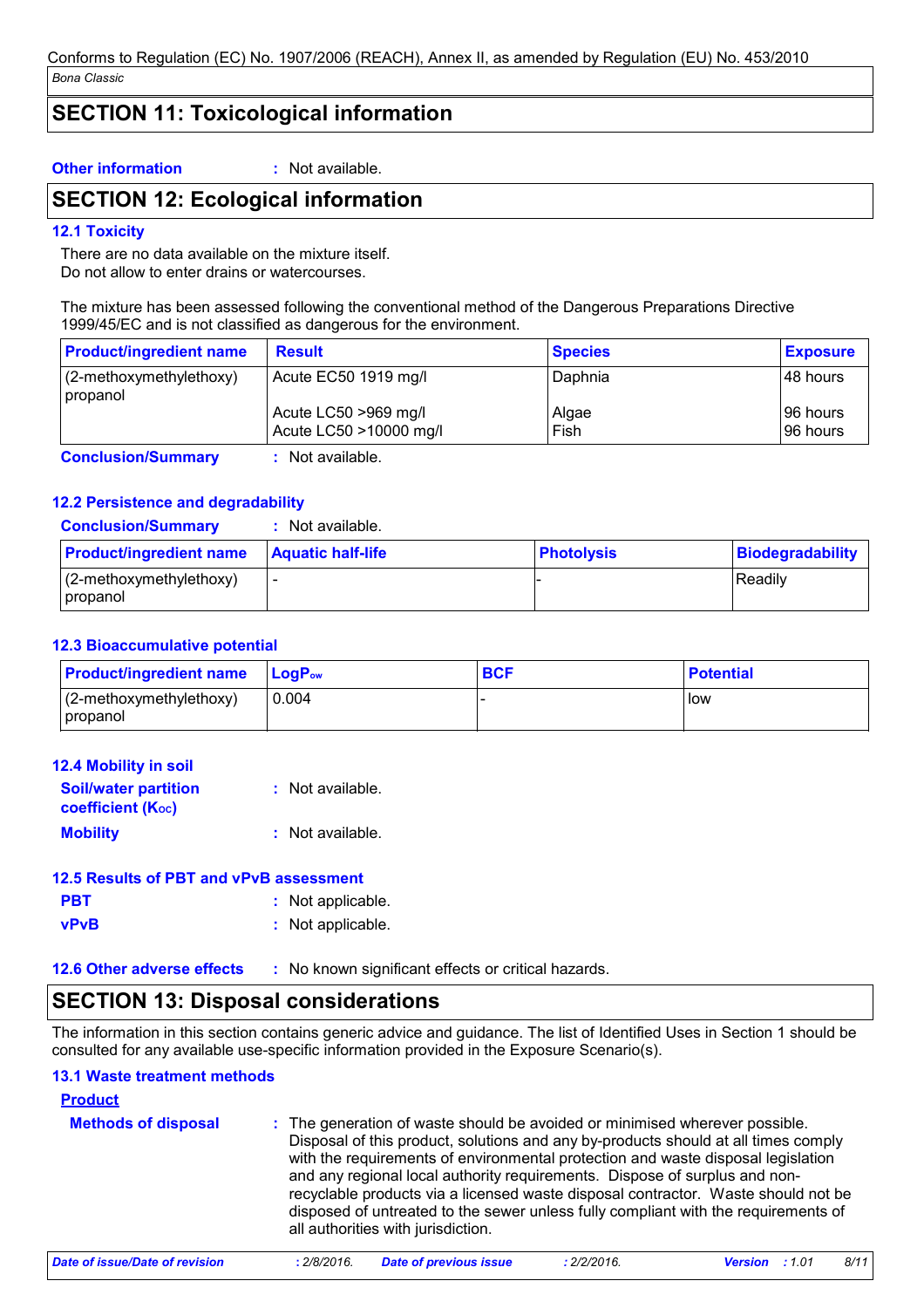| <b>SECTION 13: Disposal considerations</b>                                                  |                                                                                                                                                                                                                                                                                                                                                        |  |  |  |
|---------------------------------------------------------------------------------------------|--------------------------------------------------------------------------------------------------------------------------------------------------------------------------------------------------------------------------------------------------------------------------------------------------------------------------------------------------------|--|--|--|
| <b>Hazardous waste</b>                                                                      | : Within the present knowledge of the supplier, this product is not regarded as<br>hazardous waste, as defined by EU Directive 91/689/EEC.                                                                                                                                                                                                             |  |  |  |
| <b>Disposal considerations</b>                                                              | Do not allow to enter drains or watercourses.<br>t.<br>Dispose of according to all federal, state and local applicable regulations.<br>If this product is mixed with other wastes, the original waste product code may no<br>longer apply and the appropriate code should be assigned.<br>For further information, contact your local waste authority. |  |  |  |
| European waste catalogue (EWC)                                                              |                                                                                                                                                                                                                                                                                                                                                        |  |  |  |
| The European Waste Catalogue classification of this product, when disposed of as waste, is: |                                                                                                                                                                                                                                                                                                                                                        |  |  |  |
| <b>Waste code</b>                                                                           | <b>Waste designation</b>                                                                                                                                                                                                                                                                                                                               |  |  |  |
| 08 01 12                                                                                    | waste paint and varnish other than those mentioned in 08 01 11                                                                                                                                                                                                                                                                                         |  |  |  |
| <b>Packaging</b>                                                                            |                                                                                                                                                                                                                                                                                                                                                        |  |  |  |
| <b>Methods of disposal</b>                                                                  | : The generation of waste should be avoided or minimised wherever possible. Waste<br>packaging should be recycled. Incineration or landfill should only be considered<br>when recycling is not feasible.                                                                                                                                               |  |  |  |
| <b>Disposal considerations</b>                                                              | Using information provided in this safety data sheet, advice should be obtained from<br>ř.<br>the relevant waste authority on the classification of empty containers.<br>Empty containers must be scrapped or reconditioned.<br>Dispose of containers contaminated by the product in accordance with local or<br>national legal provisions.            |  |  |  |
| <b>Type of packaging</b>                                                                    | European waste catalogue (EWC)                                                                                                                                                                                                                                                                                                                         |  |  |  |
| Plastic bottles or jugs                                                                     | 15 01 02<br>plastic packaging                                                                                                                                                                                                                                                                                                                          |  |  |  |
| <b>Special precautions</b>                                                                  | : This material and its container must be disposed of in a safe way. Empty containers<br>or liners may retain some product residues. Avoid dispersal of spilt material and<br>runoff and contact with soil, waterways, drains and sewers.                                                                                                              |  |  |  |

# **SECTION 14: Transport information**

|                                           | <b>ADR/RID</b>           | <b>ADN</b>               | <b>IMDG</b>    | <b>IATA</b>    |
|-------------------------------------------|--------------------------|--------------------------|----------------|----------------|
| 14.1 UN number                            | Not regulated.           | Not regulated.           | Not regulated. | Not regulated. |
| 14.2 UN proper<br>shipping name           | $\overline{\phantom{a}}$ | $\overline{\phantom{a}}$ |                |                |
| <b>14.3 Transport</b><br>hazard class(es) |                          | $\overline{\phantom{a}}$ |                |                |
| <b>14.4 Packing</b><br>group              |                          |                          |                |                |
| 14.5<br><b>Environmental</b><br>hazards   | No.                      | No.                      | No.            | No.            |
| <b>Additional</b><br>information          |                          |                          |                |                |

user

14.6 Special precautions for : Transport within user's premises: always transport in closed containers that are upright and secure. Ensure that persons transporting the product know what to do in the event of an accident or spillage.

 $9/11$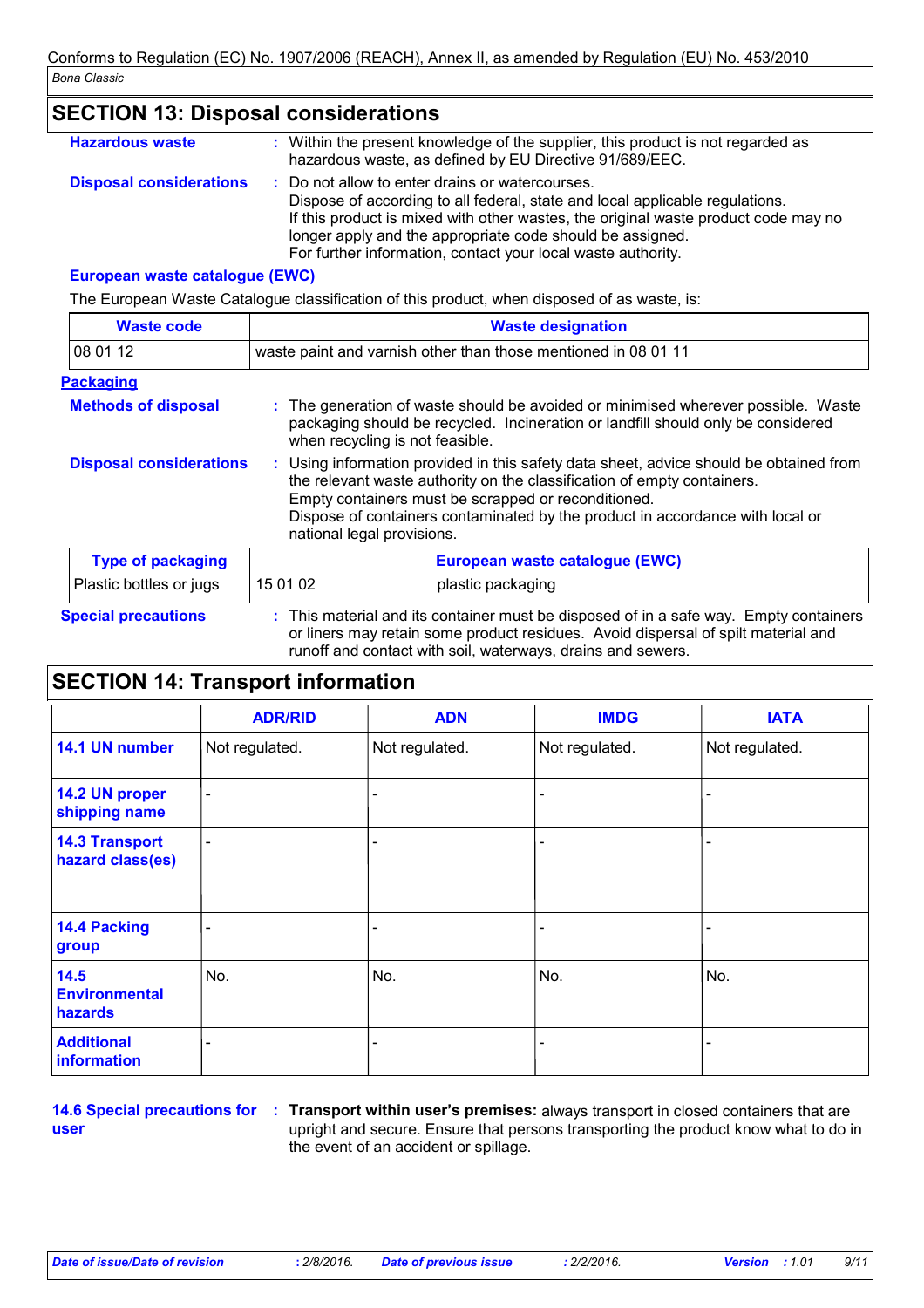Conforms to Regulation (EC) No. 1907/2006 (REACH), Annex II, as amended by Regulation (EU) No. 453/2010 Bona Classic

# **SECTION 14: Transport information**

14.7 Transport in bulk according to Annex II of **MARPOL 73/78 and the IBC Code** 

: Not available.

# $|SFCTION 15$ : Requiatory information

|                                                                                                                                                                            | 15.1 Safety, health and environmental regulations/legislation specific for the substance or mixture                                                                                                                                                                                                 |
|----------------------------------------------------------------------------------------------------------------------------------------------------------------------------|-----------------------------------------------------------------------------------------------------------------------------------------------------------------------------------------------------------------------------------------------------------------------------------------------------|
| EU Regulation (EC) No. 1907/2006 (REACH)                                                                                                                                   |                                                                                                                                                                                                                                                                                                     |
|                                                                                                                                                                            | <b>Annex XIV - List of substances subject to authorisation</b>                                                                                                                                                                                                                                      |
| <b>Annex XIV</b>                                                                                                                                                           |                                                                                                                                                                                                                                                                                                     |
| None of the components are listed.                                                                                                                                         |                                                                                                                                                                                                                                                                                                     |
| <b>Substances of very high concern</b>                                                                                                                                     |                                                                                                                                                                                                                                                                                                     |
| None of the components are listed.                                                                                                                                         |                                                                                                                                                                                                                                                                                                     |
| <b>Annex XVII - Restrictions : Not applicable.</b><br>on the manufacture,<br>placing on the market<br>and use of certain<br>dangerous substances,<br>mixtures and articles |                                                                                                                                                                                                                                                                                                     |
| <b>Other EU regulations</b>                                                                                                                                                |                                                                                                                                                                                                                                                                                                     |
| <b>VOC</b>                                                                                                                                                                 | : The provisions of Directive 2004/42/EC on VOC apply to this product. Refer to the<br>product label and/or technical data sheet for further information.                                                                                                                                           |
| <b>VOC for Ready-for-Use</b><br><b>Mixture</b>                                                                                                                             | : 2004/42/EC - IIA/i: 140g/l (2010). <= 140g/l VOC.                                                                                                                                                                                                                                                 |
| <b>Europe inventory</b>                                                                                                                                                    | : Not determined.                                                                                                                                                                                                                                                                                   |
| <b>Seveso II Directive</b>                                                                                                                                                 |                                                                                                                                                                                                                                                                                                     |
|                                                                                                                                                                            | This product is not controlled under the Seveso II Directive.                                                                                                                                                                                                                                       |
| <b>National regulations</b>                                                                                                                                                |                                                                                                                                                                                                                                                                                                     |
| <b>Industrial use</b>                                                                                                                                                      | : The information contained in this safety data sheet does not constitute the user's<br>own assessment of workplace risks, as required by other health and safety<br>legislation. The provisions of the national health and safety at work regulations apply<br>to the use of this product at work. |
| <b>International regulations</b>                                                                                                                                           |                                                                                                                                                                                                                                                                                                     |
|                                                                                                                                                                            | <b>Chemical Weapon Convention List Schedules I, II &amp; III Chemicals</b>                                                                                                                                                                                                                          |
| Not listed.                                                                                                                                                                |                                                                                                                                                                                                                                                                                                     |
| <b>Montreal Protocol (Annexes A, B, C, E)</b>                                                                                                                              |                                                                                                                                                                                                                                                                                                     |
| Not listed.                                                                                                                                                                |                                                                                                                                                                                                                                                                                                     |
| Not listed.                                                                                                                                                                | <b>Stockholm Convention on Persistent Organic Pollutants</b>                                                                                                                                                                                                                                        |
| Not listed.                                                                                                                                                                | <b>Rotterdam Convention on Prior Inform Consent (PIC)</b>                                                                                                                                                                                                                                           |
| <b>UNECE Aarhus Protocol on POPs and Heavy Metals</b><br>Not listed.                                                                                                       |                                                                                                                                                                                                                                                                                                     |
| <b>International lists</b>                                                                                                                                                 |                                                                                                                                                                                                                                                                                                     |
| <b>National inventory</b>                                                                                                                                                  |                                                                                                                                                                                                                                                                                                     |
| <b>Australia</b>                                                                                                                                                           | : Not determined.                                                                                                                                                                                                                                                                                   |
| <b>Canada</b>                                                                                                                                                              | : All components are listed or exempted.                                                                                                                                                                                                                                                            |
| <b>China</b>                                                                                                                                                               | Not determined.                                                                                                                                                                                                                                                                                     |
| <b>Japan</b>                                                                                                                                                               | : Not determined.                                                                                                                                                                                                                                                                                   |
|                                                                                                                                                                            |                                                                                                                                                                                                                                                                                                     |